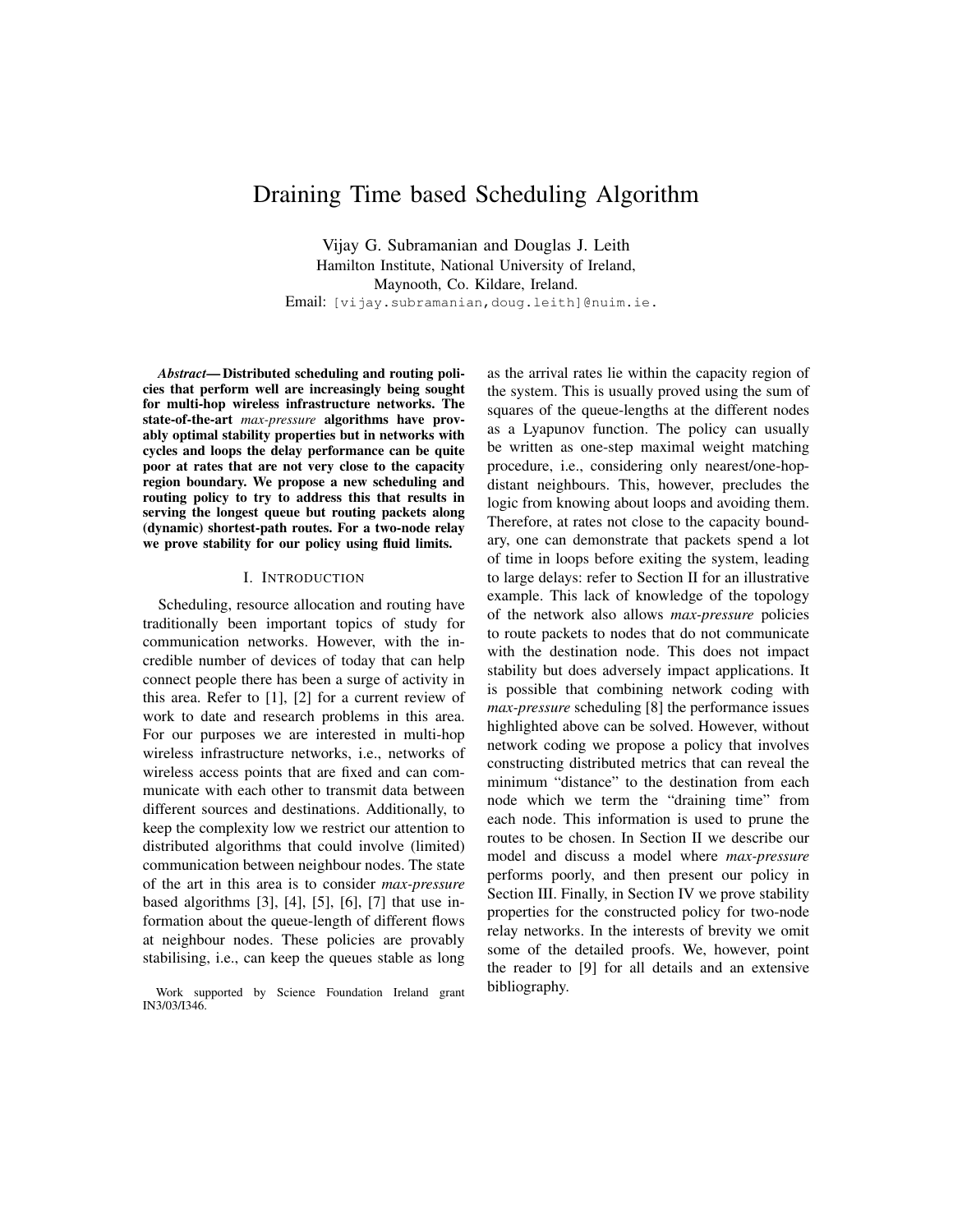## II. MODEL AND EXAMPLE

We consider a discrete-time queueing system where packets spend at least one time-slot in each queue, and define the following: let  $N$  be the set of nodes in the network and  $F$  is the set of flows using the network with source  $s(f) \in N$  and destination  $d(f) \in N$  for flow  $f \in F$ . Let  $Q_n^f(t)$ be the queue-length of flow  $f$  at node  $n$  (at time t). Define connectivity matrix  $C - N \times N$  with  $C_{nm} \in \{0, 1\}$ , and rate matrix R that delineates the number of (whole) packets that can be served in each time-unit. We assume that there are no interference constraints, and that different receivers can simultaneously receive transmissions from different transmitters based upon a rate matrix as will be specified in detail. The underlying assumption is of enough frequencies to ensure this in the case for a network of wireless access points, say 802.11e/g access points, and a distributed frequency assignment such as that proposed in [10] to yield a non-interfering allocation. If one models the impact of interference to be such that some packets in transit get dropped with the exact number that are dropped being a function of the scheduled transmissions that interfere, then we believe that the policy presented in this paper can be extended to include interference.

From the definition of the connectivity matrix C we have the following for all  $n, m \in N$  $1_{[R_{nm}>0]}$  =  $C_{nm}$ , where we have  $1_S$  being the indicator function of set  $S$ . Using this we assume that each transmission from  $n$  of flow  $f$  at time  $t$ consists of  $\min(Q_n^f(t), \max_{m:R_{nm}>0} R_{nm})$  packets and each receiver m with  $R_{nm} > 0$  receives the first  $\min(Q_n^f(t), R_{nm})$  packets. Note that the model allows for policies more general than just routing but using the results from [3], [4], [6], [7] it is sufficient to consider routing to ensure stability. Define  $R_{\min} := \min_{n,m \in N: R_{nm} > 0} R_{nm}$  and  $R_{\text{max}} = \max_{n,m \in \mathbb{N}} R_{nm}$  to be the minimum rate and (finite) maximum rate, respectively. Note that this work concentrates on networks with constant service-rates, and wireless networks never fit this billing. However, given that we are interested in wireless infrastructure networks there exist reasonably long time-scales when such a notion makes sense. One can extend the policy assuming that the link rates change due to fast-fading but with the connectivity matrix remaining fixed. This is a natural setting for our problem. Thus, we plan on using the version for static link rates as a starting point, and later on generalising to time-varying link capacities.

We first show an example of a network with one flow where *max-pressure* performs poorly. Consider the network shown in Fig. 1. The operation of a typical *max-pressure* algorithm yields the following. At stations  $1, 2, 4$ , route to next station if queuelength of next station is smaller. At station 3, if  $Q_3(t) > Q_5(t)$  and  $Q_3(t) \leq 2Q_4(t) - Q_5(t)$ , then route  $min(1, Q_3(t))$  packets to station 5; and if  $Q_3(t) > Q_4(t)$  and  $Q_3(t) > 2Q_4(t) - Q_5(t)$ , then route  $\min(2, Q_3(t))$  packets to station 4. Note that the policy (*MP*) is not work-conserving and can route packets to station 4. We will compare this with a work-conserving policy (*DT*) that avoids sending packets to station 4. For this network our proposal will coincide with *DT*. With *i.i.d.*



Fig. 1. Example network with loops.

 $Geom(\frac{\lambda}{1+\lambda})$  arrivals we will compare the two policies by simulation. The two algorithms are compared at two arrivals rates 0.9 and 0.75, and it can be demonstrated that the delay problems are exacerbated at lower rates. From the results in Tables I and II it is clear that the *MP* algorithm leads to much higher delay and higher delay standard deviation than the *DT* algorithm. In fact, one can also see that the number of visits to the stations  $(K(N))$  in the loop actually increases with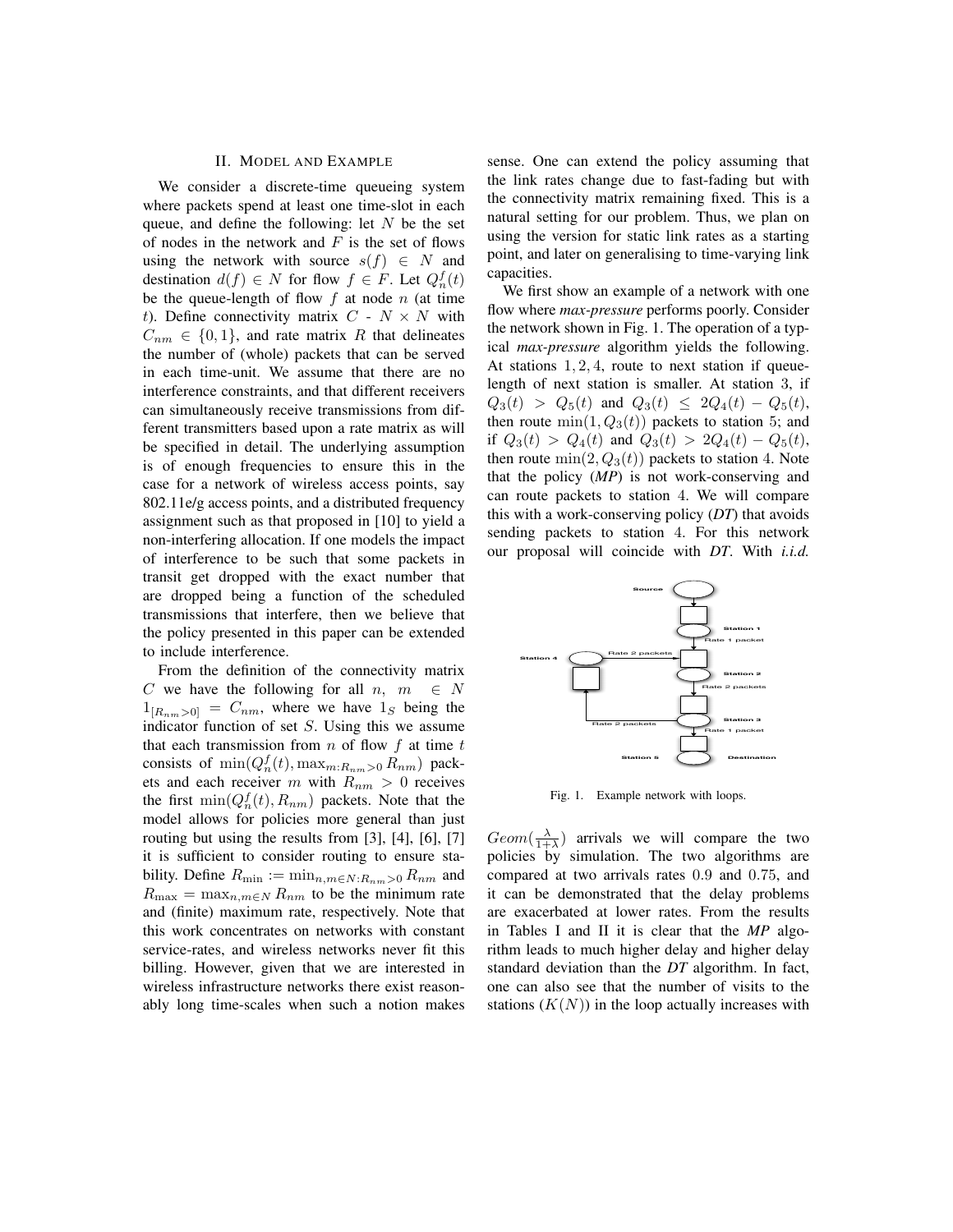the lower arrival rate. Another illustration that the *MP* algorithm can lead to problems with loops is that at rate  $\lambda = 0.9$  we have  $0.3\%$  of the packets going through station 4, but at rate  $\lambda = 0.75$  we have 1.64% going through station 4. From our simulations we have found that with increasing burstiness of the arrival processes the performance of the *MP* algorithm worsens.

|                                          | <b>TABLE I</b> |  |
|------------------------------------------|----------------|--|
| SIMULATION RESULTS FOR $\lambda = 0.9$ . |                |  |

| Parameter       | MP Algorithm | $DT$ Algorithm |
|-----------------|--------------|----------------|
| Mean delay      | 22.953       | 12.165         |
| Std. dev. delay | 89.001       | 8.284          |
| $E Q_1 $        | 11.279       | 8.133          |
| $E Q_2 $        | 3.431        | 0.892          |
| $E Q_3 $        | 2.41         | 0.934          |
| $E[Q_4]$        | 2.78         | 0.0            |
| $\mu(K(2))$     | 1.185        |                |
| $\sigma(K(2))$  | 6.011        | $\Omega$       |
| $\mu(K(4)$      | 0.185        | $\Omega$       |
| $\sigma$ (K(4)  | 6.011        | 0              |

TABLE II SIMULATION RESULTS FOR  $\lambda = 0.75$ .

| Parameter       | MP Algorithm | DT Algorithm |
|-----------------|--------------|--------------|
| Mean delay      | 19.835       | 7.316        |
| Std. dev. delay | 58.518       | 3.952        |
| $E[Q_1]$        | 6.2          | 3.254        |
| $E[Q_2]$        | 3.286        | 0.754        |
| $E[Q_3]$        | 2.256        | 0.754        |
| $E[Q_4]$        | 2.5          | 0.0          |
| $\mu(K(2))$     | 1.479        |              |
| $\sigma(K(2))$  | 7.362        |              |
| $\mu(K)$        | 0.479        |              |
|                 | 7.362        |              |

#### III. SCHEDULING ALGORITHM

For each flow  $f$  at time  $t$  define the metric  $V_t^f: N \to \Re_+$  as follows. For the destination nodes set  $V_t^f(d(f)) = 0$ . For all  $n \in N \setminus \{d(f)\}\$ if n communicates with  $d(f)$  set  $V_t^f(n) = \min_{m \in \mathbb{N}} \frac{Q_n^f(t)}{R_{nm}} +$  $V_t^f(m)$ . Note that node *n* communicates with node m if  $\exists k \in \mathbb{N}$  such that  $C_{nm}^k > 0$  where  $C^k$  is the  $k^{\text{th}}$  power of the connectivity matrix C. For all  $n \in N \setminus \{d(f)\}\$ if n does not communicate with

 $d(f)$  set  $V_t^f(n) = +\infty$ . We have the following inequalities  $\frac{Q_n^f(t)}{R_{\text{max}}} \leq V_t^f(n)$ , and if  $V_t^f(n) < +\infty$ , then  $V_t^f(n) \leq \frac{\sum_{n \in N} Q_n^f(t)}{R_{\min}}$  $\frac{E_N Q_n^j(t)}{R_{\min}}$ . Thus, the metric  $V_t^f(n)$ is roughly linear in the queue-length, and is a surrogate to the draining time or delay to destination. This is used since calculating the true draining time (related to make-span) or delay-to-destination is computationally prohibitive [11], [12]. Note that  $V_t^f(i)$  can also be written as the minimum of the sum of  $\frac{Q_n^f(t)}{R_{nm}}$  along all paths from i to  $d(f)$ . Now the distributed Bellman-Ford algorithm [13] yields  $V_t^f(n)$ ; the computational complexity of which is proportional to the number of links of the network. Note that we can ignore all paths with loops from i to  $d(f)$  since dropping the loop will only reduce the path cost. In practice we could augment the link metrics to  $a_{n,m} + \frac{b_n^f Q_n^f(t)}{R_{nm}}$  for some  $a_{n,m} > 0$ and  $b_n^f > 0$  to provide QoS differentiation, and use virtual queues instead of  $Q_n^f(t)$  to control the delays (the latter at a small loss in capacity). For implementation purposes one can also perform the computation of the V metrics slower than once every scheduling instance.

At every node  $n$  define the following metric for every flow f and node m given by

$$
W_{n,m}^f(t) := R_{nm} \left( V_t^f(n) - V_t^f(m) \right) \text{ if } V_t^f(n) < +\infty,
$$
 (1)

and  $W_{n,m}^f(t) := -\infty$  otherwise. Use this to define a flow metric  $F_n^f(t)$  at node *n* given by  $F_n^f(t) :=$  $\max_{m \in \mathbb{N}} W_{n,m}^f(t)$  with the maximiser given by  $m_{f,n}^*(t)$ . Now define a node metric  $G_n(t) :=$  $\max_{f \in F} F_n^f(t)$  with the maximiser given by  $f_n^*(t)$ . Note that in contrast to the *max-pressure* algorithm we are replacing  $Q_n^f(t)$  by  $V_n^f(t)$ . Ties are broken in an arbitrary manner in both maximisations.

**Scheduling algorithm:** If  $G_n(t) > 0$  serve flow  $f_n^*(t)$  and route  $\min\left(Q_n^{f_n^*(t)}(t), R_{nm_{f_n^*(t),n}^*}\right)$  packets to  $m^*_{f^*_n(t),n}(t)$ .

Alternate view: Restricting attention only to nodes that communicate with  $d(f)$  the definition of  $V_t^f(m)$  leads to the following relation for all m,  $R_{nm} \left( V^f_t(n) - V^f_t(m) \right) \ \le \ Q^f_n(t)$  with equality for some m with  $C_{nm} = 1$ ; this is specifically given by an m such that  $P_t^f(n,m) = 1$  where one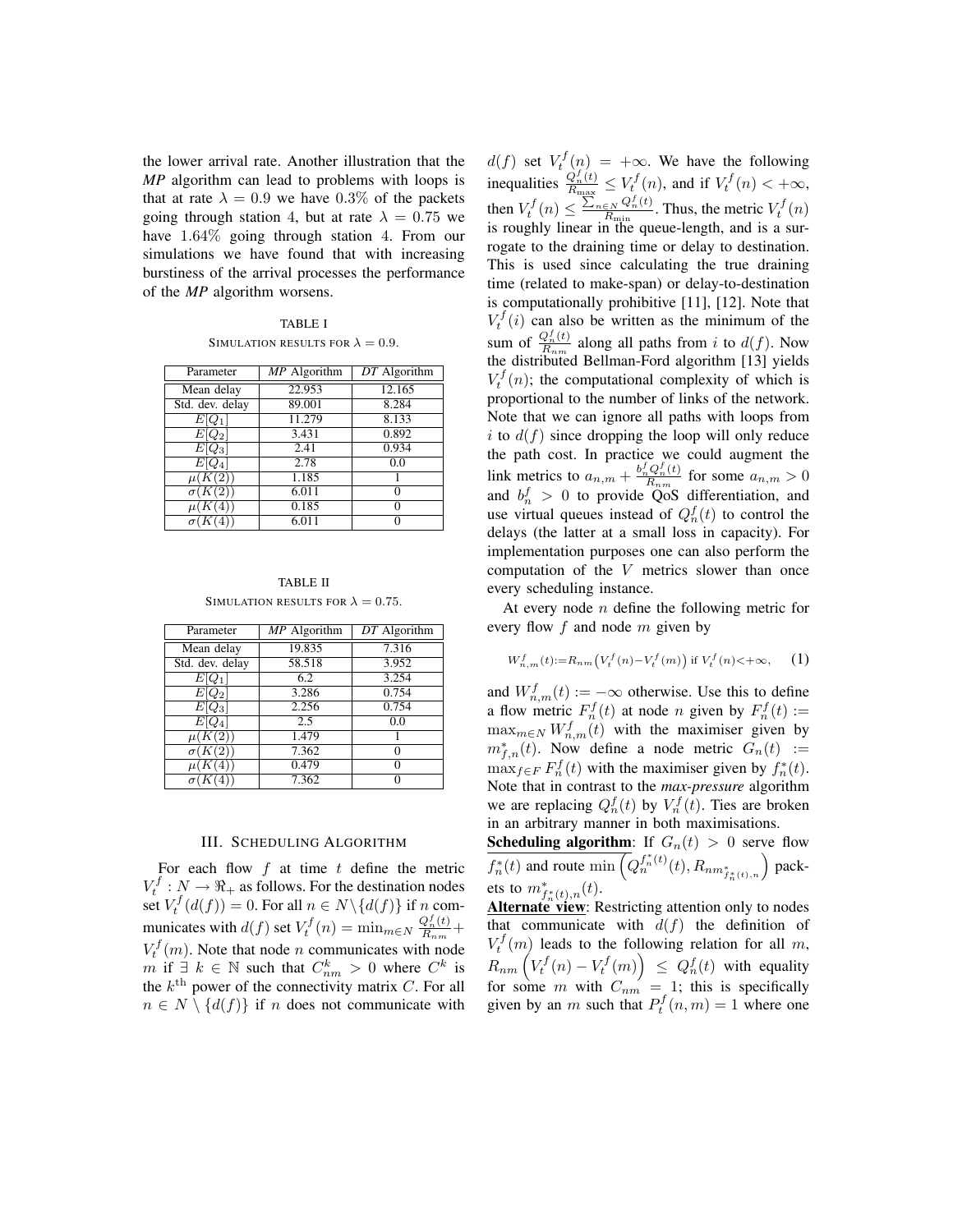defines the  $N \times N$  matrix  $P_t^f$  such that  $P_t^f(n, m) =$ 1 if  $V_t^f(n) = \frac{Q_n^f(t)}{R_{nm}} + V_t^f(m)$  and  $V_t^f(n) <$  $+\infty$  and  $P_t^f(n,m) = 0$  otherwise. Therefore,  $F_n^f(t) = Q_n^f(t)$  and  $G_n(t) = \max_{f \in \mathcal{F}} Q_n^f(t)$ . This implies that  $f_n^*(t) \in \arg \max_{f \in \mathcal{F}: V_n^f(t) < +\infty} Q_n^f(t)$ and  $m^*_{f^*_n(t),n}(t) \in \{m \in N : P_t^{f^*_n(t)}(n,m) = 1\}.$ In other words, the longest queue is served at each node, and routing is along (dynamic) shortest paths (to destination  $d(f_n^*(t)))$  with link metric  $\frac{Q_n^{f^*}(t)}{R_{nm}}$ . It is well documented that *max-pressure* policies are not work-conserving. In fact, it is clear that a node does not serve any flow if locally (over all neighbour nodes) it has the smallest vector of queue-lengths. Note from the alternate definition that, in contrast, our policy is work-conserving.

**Queueing equation:** Let  $\beta_{n,m}^f(t) \in \{0,1\}$  be the routing variables, i.e., the indicator function of whether flow  $f$  packets are routed from node  $n$  to node m. Note that by conservation of time we have  $\sum_{f \in \mathcal{F}} \sum_{m \in \mathbb{N}} \beta_{n,m}^f(t) \leq 1$ . If the policy is workconserving, then we have equality if there is any flow to be served, i.e., if  $\max_f Q_n^f(t) > 0$ . The queuing equations for flow  $f$  at node  $n$  are given as follows. If  $n \neq d(f)$ , then

$$
Q_n^f(t+1) - Q_n^f(t) = \sum_{m \in N} \beta_{m,n}^f(t) \min(R_{mn}, Q_m^f(t)) + A_n^f(t) - \sum_{m \in N} \beta_{n,m}^f(t) \min(R_{nm}, Q_n^f(t)),
$$
 (2)

where the first term is due to services at other nodes in the network, the second term from new arrivals at node  $n$ , and the final term owing to services at node *n*. If  $n = d(f)$ , then one can drop the terms for the queue-length at time  $t$  and the service at node  $n$  because the destination node for each flow absorbs all packets that were present in the past time-slot.

We use fluid limits [14], [15] for our proofs. For this purpose we will be considering a sequence of networks with the same topology, arrival processes and service rates but with increasing scaling parameter  $M = \sum_{f \in \mathcal{F}} \sum_{n \in \mathbb{N}} Q_n^f(0)$ . We assume that the arrival processes satisfy a Functional Strong Law of Large Numbers with mean rate  $\lambda_n^f$  - independent arrival processes with countable state Markov Chains will satisfy this: also refer to [14], [15] for other processes that will satisfy these conditions.

For a flow  $f$  such that node  $n$  does not communicate with  $d(f)$  as given by the connectivity matrix C, we set  $Q_n^f(0) = 0$  in all the networks for consideration. Our policy never routes flow f to such nodes. However, *max-pressure* policies can route packets to such nodes, *albeit* only a finite number of times. We extend our discretetime processes, namely  $\{Q_n^f(t): \forall n \in \mathbb{N}, \forall f \in \mathbb{N}\}$ F, and  $\forall t = 0, 1, \ldots$ } to continuous time by setting  $Q_n^f(t) = Q_n^f([t])$  resulting in right-continuous processes with left-hand limits on [0,  $\infty$ ), i.e.,  $\mathbb{D} :=$  $\mathbb{D}[\Re_{+}; \Re^{k}], k \in \mathbb{N}$  that we endow with the Skorohod  $J_1$ -topology. Convergence in  $\mathbb D$  to continuous functions C is given by *uniform convergence on compact sets (u.o.c.)*.

For every  $n$  and  $f$  we will look at the behaviour of  $Q_n^{f,M}(t) := \frac{Q_n^f(Mt)}{M}$  for all  $t \in \Re_+$  in the limit as  $M \to +\infty$ . For node  $n = d(f)$  we can assert [9] that  $q_n^f(t) = \lim_{M \to \infty} Q_n^{f,M}(t) = 0$  *a.s.* u.o.c for all  $t > 0$ . Therefore, we need not be concerned about the destination nodes for stability issues. For a regular node we have

$$
Q_n^f(t) \le Q_n^f(0) + [t] N R_{\text{max}} + \sum_{s=0}^{[t]-1} A_n^f(s). \quad (3)
$$

This will imply uniform integrability of  $Q_n^{f,M}(t)$ from assumptions about the arrival processes [14], [15]. Therefore demonstrating the stability of the fluid limit implies stability of the original queueing network. We have [9] that along a sub-sequence  $\lim_{M\to\infty} Q_n^{f,M}(t) = q_n^f(t)$  *u.o.c.* where  $q_n^f(t)$  is non-negative and Lipschitz continuous. Moreover, we have the relationship *a.s.*

$$
q_n^f(t) = q_n^f(0) + \lambda_n^f t
$$
  
- 
$$
\sum_{m \in N} \sum_{k=1}^{R_{nm}} k \phi_{n,m}^{f,k}(t) + \sum_{m \in N} \sum_{k=1}^{R_{mn}} k \phi_{m,n}^{f,k}(t), (4)
$$

where  $\phi_{n,m}^{f,k}(t)$  is a non-decreasing Lipschitz continuous function that measures the amount of time in [0, t] that node n routes  $k \in \{0, 1, \ldots, R_{nm}\}\$ packets of flow  $f$  to node  $m$ . For all policies if  $q_n^f(t) = 0$ , then  $\sum_{k=1}^{R_{nm}}$  $rac{d\phi_{n,m}^{f,k}}{dt}(t) = 0$  for all  $m \in N \setminus \{n\}.$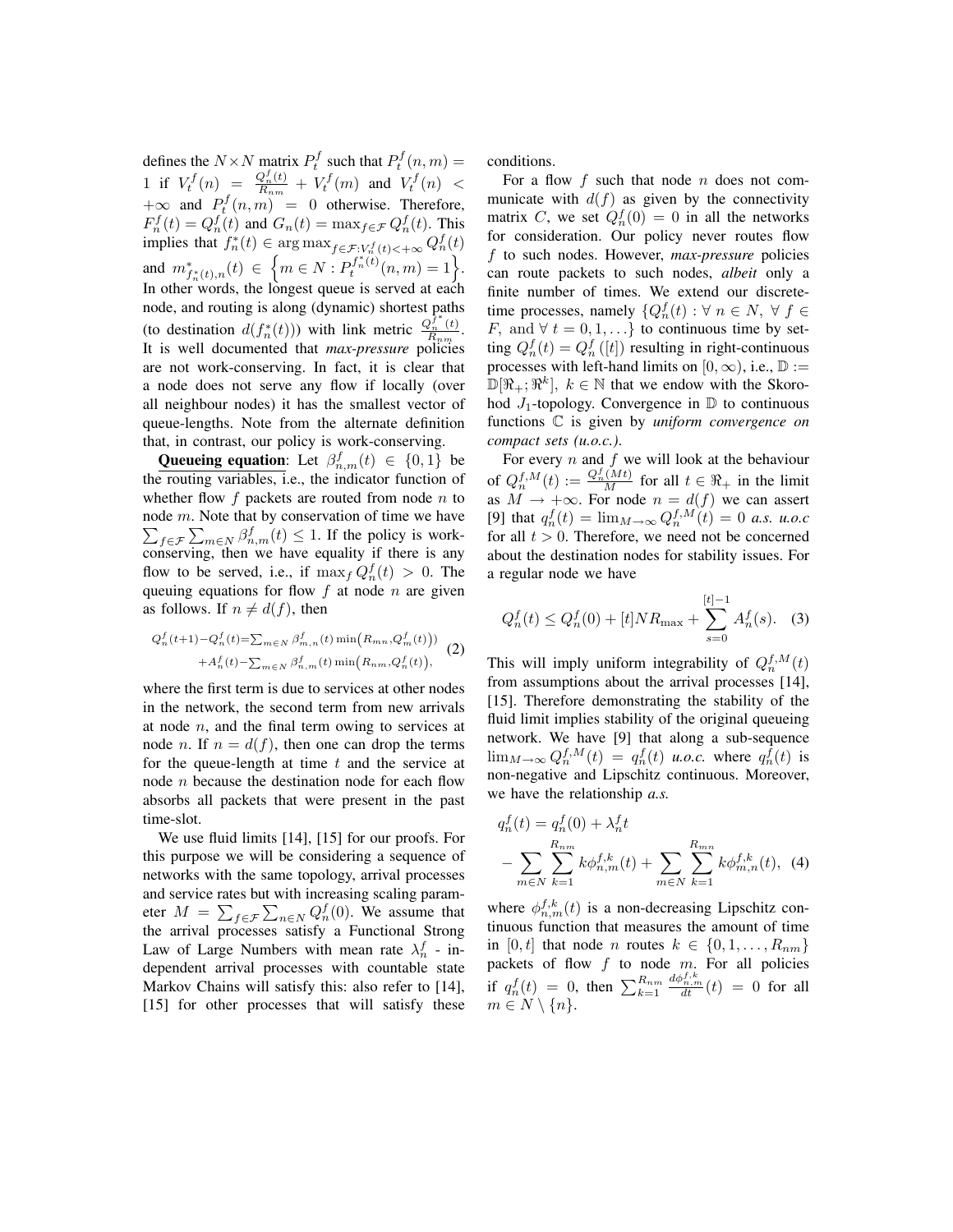For every t define function  $v_t^f(n)$  in a similar manner to  $V_t^f(n)$  as follows. If  $n = d(f)$ , then set  $v_t^f(n) = 0$ . If node  $n \neq d(f)$  communicates with  $d(f)$ , then set  $v_t^f(n) = \min_m \frac{q_n^f(t)}{R_{nm}} + v_t^f(m)$ . Otherwise for nodes  $n \neq d(f)$  set  $v_t^f(n) = +\infty$ . Also define the  $N \times N$  matrix  $p_t^f$  such that  $p_t^f(n,m) = 1$  if  $v_t^f(n) = \frac{q_n^f(t)}{R_{nm}} + v_t^f(m)$  and  $v_t^{\dagger}(m) < +\infty$  and  $p_t^{\dagger}(n,m) = 0$  otherwise. One  $f(m)$  < Loo and  $m^f$ can show the convergence of the scaled  $V$  metrics to  $v_t^f(n)$ . Then our policy has the following properties [9]:

Maximum Rate Service: If  $q_n^f(t) > 0, t \in [t_1, t_2]$ For every f and m, then  $\sum_{k=1}^{R_{nm}-1}$  $\frac{d\phi_{n,m}^{f,k}}{dt}(t) = 0$ and only  $k = 0$  or  $k = R_{nm}$  can be chosen.

Scheduling: Only the longest queues get served, i.e., if  $\hat{f} \notin \arg \max_{f \in F} q_n^f(t)$ , then  $\sum_{m\in N}\sum_{k=1}^{R_{nm}}$  $\frac{d\phi_{n,m}^{\hat{f},k}}{dt}(t) = 0$ . *The allocation between flows with the longest queues is arbitrary, and determines the switching curves between flows at any given node.*

Work Conserving: If  $\max_f q_n^f(t) > 0$ , then  $\sum_{\hat{f} \in \argmax_{f \in F} q_n^f(t)}$  $\frac{d\phi_{n,m}^{\hat{f},R_{nm}}}{dt}(t)=1.$ 

Routing: Only the shortest paths are taken for routing, i.e, if  $R_{n\hat{m}}\left(v_t^{\hat{f}}(n) - v_t^{\hat{f}}(\hat{m})\right)$  $\lt$  $\max_f q_n^f(t)$  for some  $\hat{f}$  and  $\hat{m}$ , then  $\sum_{k=1}^{R_{n\hat{m}}}$  $\frac{d\phi_{n,\hat{m}}^{\hat{f},k}}{dt}(t)=0.$ 

We can summarise all of the above by: if  $\max_f q_n^f$  $\eta_n^f(t)$  > 0, then set  $\sum_{\hat{f} \in \arg \max_{f \in F} q_n^f(t)} \sum_{m: p_t^{\hat{f}}(n,m)=1}$  $\frac{d\phi_{n,m}^{\hat{f},R_{nm}}}{dt}(t) =$ 1. *The allocation between neighbour nodes when two or more nodes* m *have*  $p_t^f(n,m) = 1$  *is arbitrary, and determines the switching curves between routes at any given node.*

Using the characterisation in [3], [4], [5], [6], [7] given a set of arrival rates  $\{\lambda_n^f\}_{(f \in F, n \in N)}$ with  $\lambda_n^f = 0$  if *n* does not communicate with  $d(f)$ , for stability it is sufficient that there exist non-negative numbers  $\{\psi_{nm}^f\}_{(f \in F, n \in N, m \in N)}$  such that the following hold:

Feasibility: If  $R_{nm} = 0$ , then  $\sum_f \psi_{nm}^f = 0$ . Time Conservation:  $\sum_f \sum_{m \in N} \psi_{nm}^f \leq 1$ . Flow Conservation: We have  $\lambda_n^f$  +

 $\sum_{m\in N} R_{mn} \psi^f_{mn} \quad <$  $\sum_{m\in N} R_{nm} \psi^f_{nm}$ . An equality here is necessary for stability.

#### IV. SIMPLE EXAMPLE: A TWO-NODE RELAY



Fig. 2. Two-node Relay.

Consider the relay network shown in Fig. 2 obtained by scaling an original model with integral rates. We assume  $x > 1$ , otherwise our algorithm is trivially stabilising since all the traffic will be routed directly to the destination. Then stability condition is  $\lambda < \min(x, 1 + \frac{x-1}{x}y)$ . For this network the only decision variable is at node A: to route traffic to node  $B$  or to the destination directly. Our routing policy is the following:

$$
r(t) = \begin{cases} D & \text{if } q_A(t) \frac{x-1}{x} y \le q_B(t); \\ B & \text{otherwise.} \end{cases}
$$
 (5)

We have chosen to route to the destination directly when both routing decisions are equally good .

We will show that the fluid limit is stable. For the fluid limit we have the following:

$$
\frac{d q_A(t)}{dt} = \begin{cases} \lambda - 1_{[q_A(t) > 0]} & \text{if } r(t) = D \\ \lambda - x 1_{[q_A(t) > 0]} & \text{if } r(t) = B \end{cases};
$$
\n
$$
\frac{d q_B(t)}{dt} = -y 1_{[q_B(t) > 0]} + \begin{cases} 0 & \text{if } r(t) = D \\ x 1_{[q_A(t) > 0]} & \text{if } r(t) = B \end{cases}.
$$
\n
$$
(6)
$$

Consider quadratic Lyapunov function  $L(t)$  =  $\frac{q_A^2(t)+\frac{q_B^2(t)}{y}}{2}$ . Then we have the following:

$$
\frac{dL(t)}{dt} = q_A(t) \frac{dq_A(t)}{dt} + \frac{q_B(t)}{y} \frac{dq_B(t)}{dt} = -q_B(t)
$$
\n
$$
+ \begin{cases}\n q_A(t)(\lambda - 1) & \text{if } r(t) = D \\
q_A(t)(\lambda - x) + q_B(t) \frac{x \cdot [q_A(t) > 0]}{y} & \text{if } r(t) = B\n\end{cases}.
$$
\n(7)